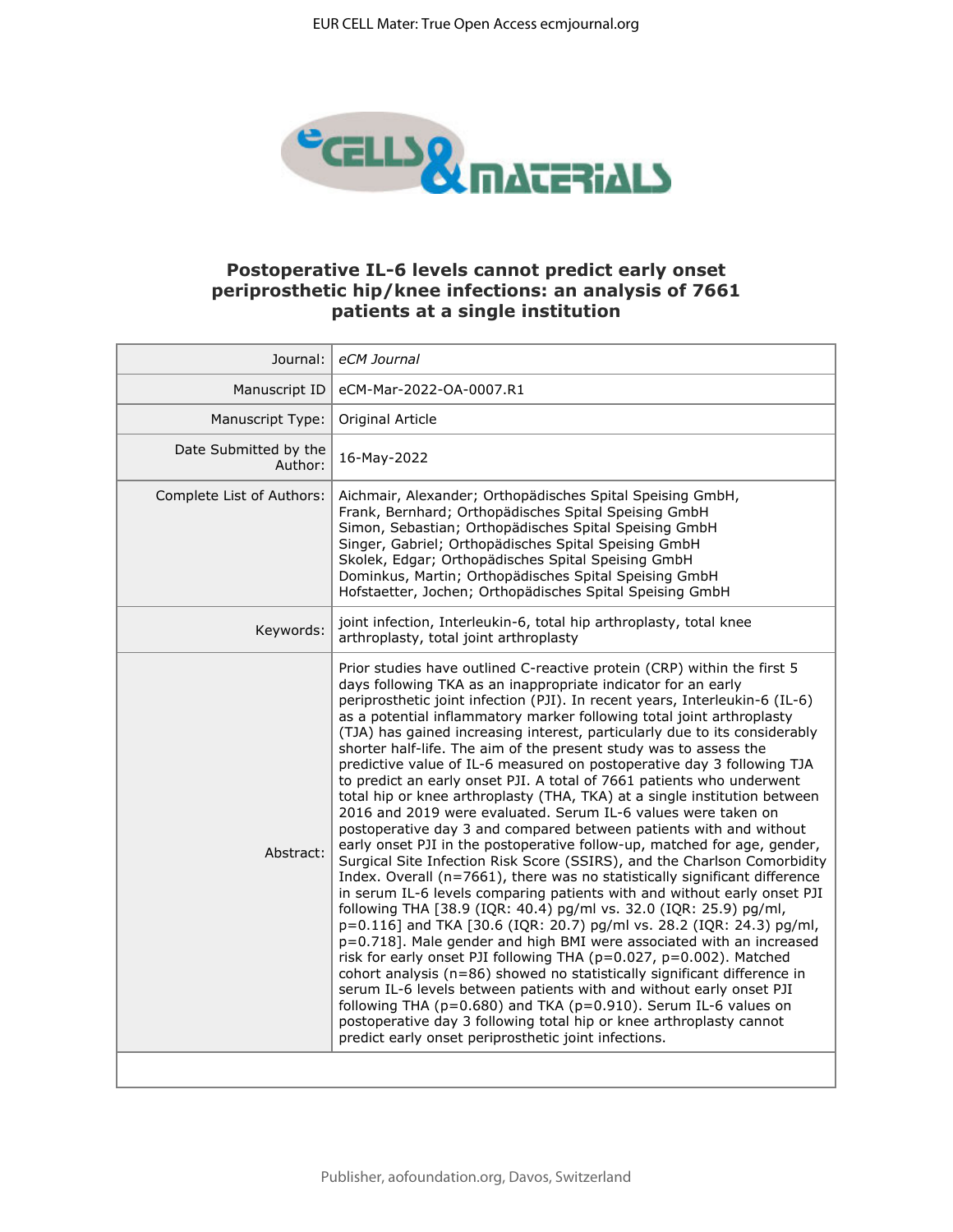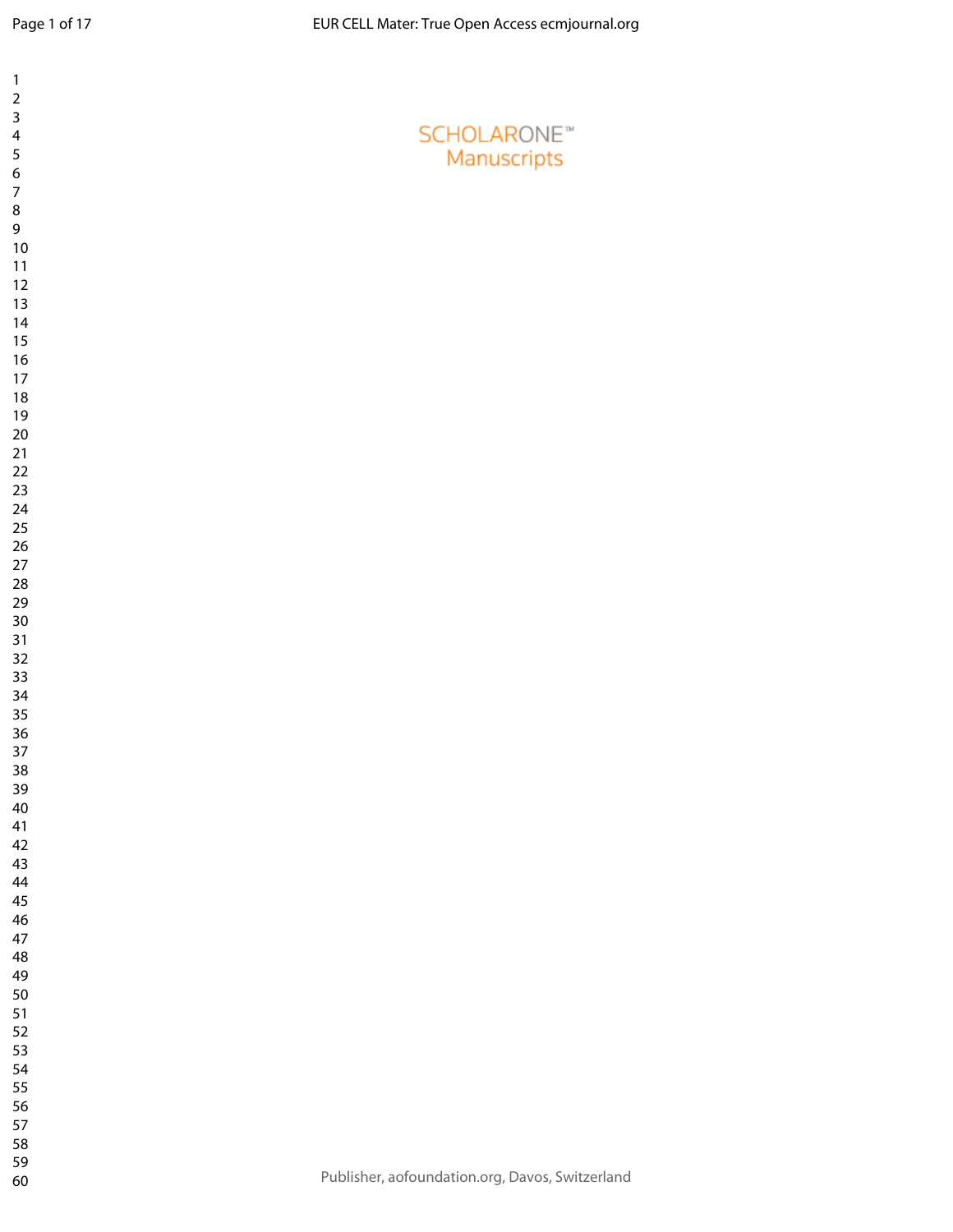| $\mathbf{1}$   | Postoperative IL-6 levels cannot predict early onset periprosthetic                                                                                          |
|----------------|--------------------------------------------------------------------------------------------------------------------------------------------------------------|
| $\overline{2}$ | hip/knee infections: an analysis of 7661 patients at a single                                                                                                |
| 3              | institution                                                                                                                                                  |
| 4              |                                                                                                                                                              |
| 5              | A Aichmair <sup>1,2</sup> , BJH Frank <sup>2</sup> , S Simon <sup>1,2</sup> , G Singer <sup>1</sup> , E Skolek <sup>1</sup> , M Dominkus <sup>1,3</sup> , JG |
| 6              | Hofstaetter <sup>1,2</sup>                                                                                                                                   |
| 7              |                                                                                                                                                              |
| 8              | <sup>1</sup> Orthopaedic Hospital Vienna-Speising, II. Department of Orthopaedic Surgery, Vienna, Austria                                                    |
| 9              | <sup>2</sup> Michael Ogon Laboratory for Orthopaedic Research, Orthopaedic Hospital Vienna-Speising, Vienna,                                                 |
| 10             | Austria                                                                                                                                                      |
| 11             | <sup>3</sup> Sigmund Freud University, Vienna, Austria                                                                                                       |
| 12             |                                                                                                                                                              |
| 13             | Corresponding Author:                                                                                                                                        |
| 14             | Alexander Aichmair, MD, MPH                                                                                                                                  |
| 15             | Department of Orthopaedic Surgery                                                                                                                            |
| 16             | Orthopaedic Hospital Vienna-Speising                                                                                                                         |
| 17             | Speisingerstr. 109                                                                                                                                           |
| 18             | AT-1130 Vienna, Austria                                                                                                                                      |
| 19             | 0043 1 80182 3044                                                                                                                                            |
| 20<br>21<br>22 | alexander.aichmair@oss.at                                                                                                                                    |
| 23             | Running title: IL-6 following total joint arthroplasty                                                                                                       |
| 24             | IRB approval: EK04/2021                                                                                                                                      |
| 25             | Declarations of interest: The author(s) have no conflicts of interest relevant to this article.                                                              |
| 26<br>27       | The material contained in the manuscript has not been previously published and is not being<br>concurrently submitted elsewhere.                             |
| 28             | Word count: 1930                                                                                                                                             |
| 29             |                                                                                                                                                              |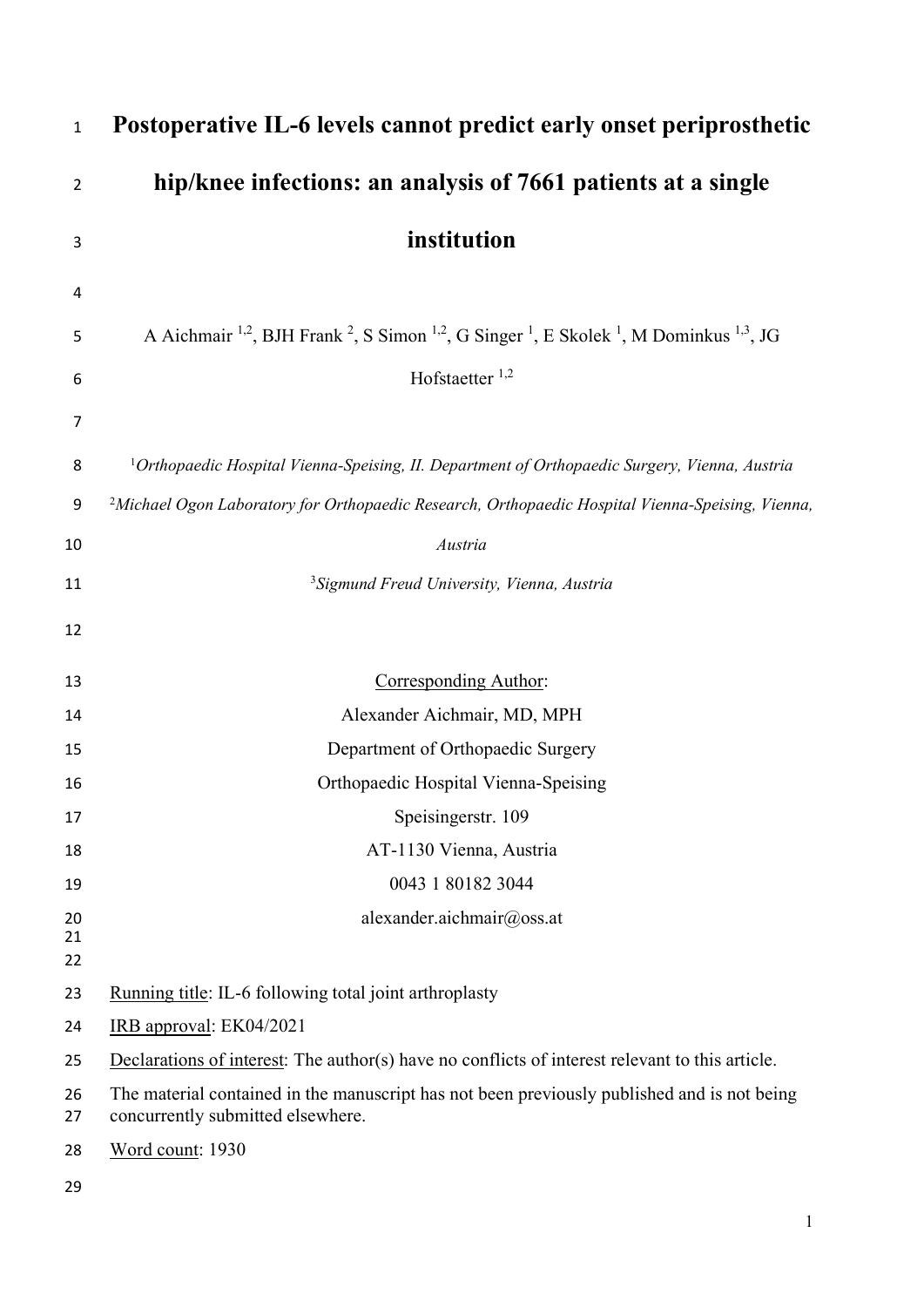- **Postoperative serum IL-6 levels cannot predict early onset periprosthetic hip or knee infections: an analysis of 7661 patients at a single institution**
- 

## **ABSTRACT**

Prior studies have outlined C-reactive protein (CRP) within the first 5 days following TKA as an inappropriate indicator for an early periprosthetic joint infection (PJI). In recent years, Interleukin-6 (IL-6) as a potential inflammatory marker following total joint arthroplasty (TJA) has gained increasing interest, particularly due to its considerably shorter half-life. The aim of the present study was to assess the predictive value of IL-6 measured on postoperative day 3 following TJA to predict an early onset PJI. A total of 7661 patients who underwent total hip or knee arthroplasty (THA, TKA) at a single institution between 2016 and 2019 were evaluated. Serum IL-6 values were taken on postoperative day 3 and compared between patients with and without early onset PJI in the postoperative follow-up, matched for age, gender, Surgical Site Infection Risk Score (SSIRS), and the Charlson Comorbidity Index. Overall (n=7661), there was no statistically significant difference in serum IL-6 levels comparing patients with and without early onset PJI following THA [38.9 (IQR: 40.4) pg/ml vs. 32.0 (IQR: 25.9) pg/ml, p=0.116] and TKA [30.6 (IQR: 20.7) pg/ml vs. 28.2 (IQR: 24.3) pg/ml, p=0.718]. Male gender and high BMI were associated with an increased risk for early onset PJI following THA (p=0.027, p=0.002). Matched cohort analysis (n=86) showed no statistically significant difference in serum IL-6 levels between patients with and without early onset PJI following 21 THA (p=0.680) and TKA (p=0.910). Serum IL-6 values on postoperative day 3 following total hip or knee arthroplasty cannot predict early onset periprosthetic joint infections.

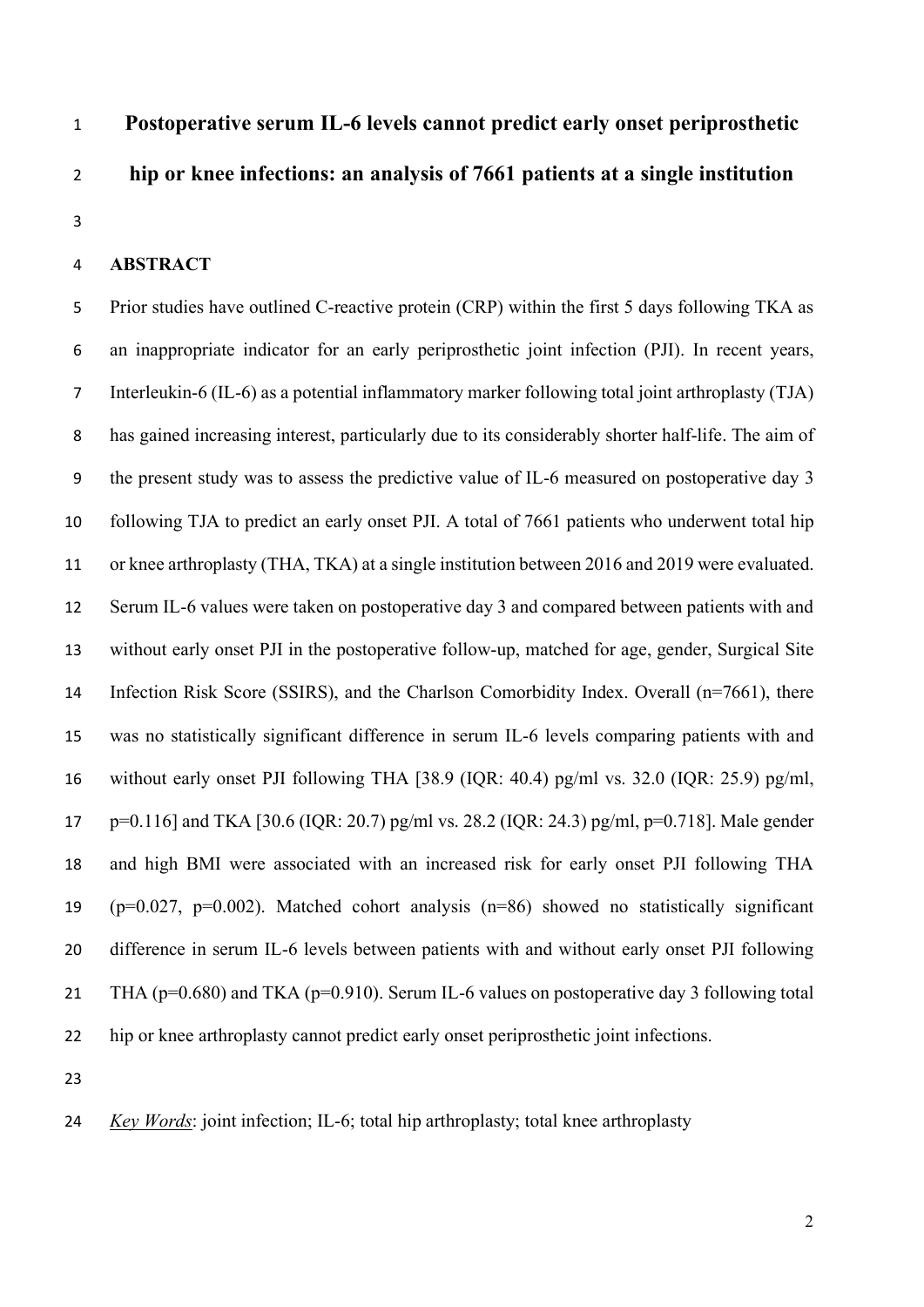#### **INTRODUCTION**

 Early detection of acute periprosthetic joint infections (PJI) following total joint arthroplasty (TJA) is crucial for patient outcome. Serum parameters measured during the postoperative period play an important role in the diagnosis of PJI, including CRP among others (Parvizi et al., 2018), with however reports on their limited accuracy and low specificity. (Sigmund et al., 2021) Previous studies have demonstrated a slow normalization in the postoperative levels of CRP following primary TJA, representing a drawback with regard to diagnosing acute PJI. (Azboy et al., 2021) The serum levels of CRP have been reported to reach a peak during the second postoperative day. This is followed by

 a slow normalization rate to baseline levels (Wirtz et al., 2000) over the following 3 weeks (Larsson et al., 1992) up to 5 months (Herrero et al., 2008). As a result, CRP measured within the first 5 days following TKA is considered an inappropriate indicator for an early PJI (Windisch et al., 2017).

 Another commonly used serological parameter is the Erythrocyte Sedimentation Rate (ESR), which however, has been reported to be associated with a low accuracy to detect PJI. (Sigmund et al., 2021) A main problem is the fact that it can be normal in patients with chronic PJI due to low virulence organisms. (Pérez-Prieto et al., 2017) A similar problem has been reported for the diagnostic value of white blood cell count (WBC), D-Dimer, Procalcitonin and Fibrinogen with poor accuracy to reliably diagnose a PJI. (Sigmund et al., 2021)

 In recent years, Interleukin-6 (IL-6) as a potential inflammatory marker following TJA has gained increasing interest, particularly due to its half-life being four times shorter compared to CRP (Wirtz et al., 2000). In fact, the peak of IL-6 serum levels is measured after 6 hours with a mean half-life of 15 hours (Wirtz et al., 2000). The aim to identify cutoff values of serum markers with a short half-life to predict PJI in the postoperative period is further reinforced by the progressive trend towards a significantly decreased hospital length of stay via rapid recovery protocols. (Berend et al., 2004) Based on these considerations, a standardized protocol was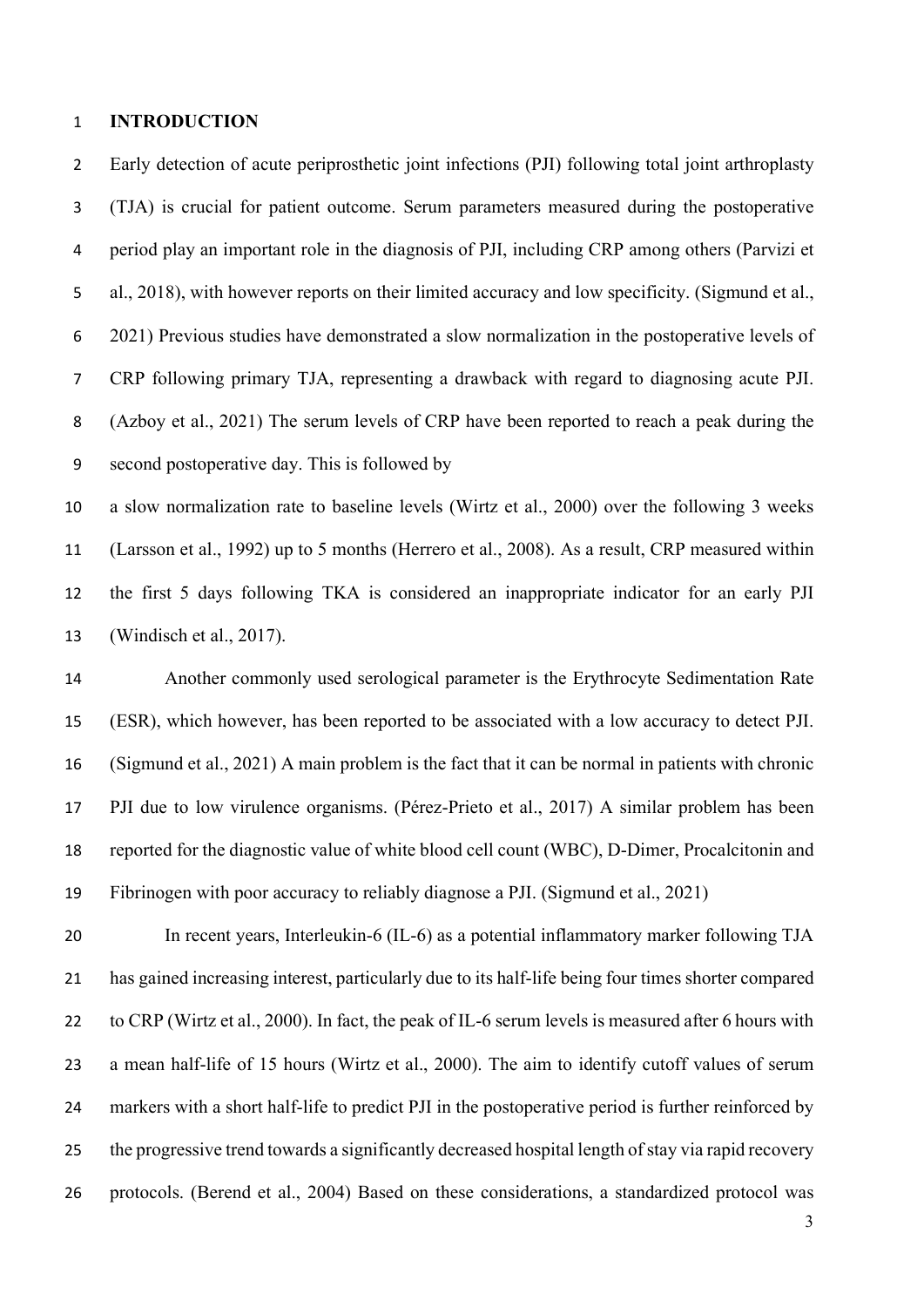adapted in 2016 at our institution to measure IL-6 levels prior to discharge on postoperative day 2 3 following TJA in each patient.

 The aim of the present study was to evaluate average serum IL-6 levels on postoperative day 3 following uneventful total hip and knee arthroplasty (THA, TKA) in a large subset of patients at a single institution, in context with patient related risk factors. We further identified patients with an early acute PJI during the first 90 days following TJA. A matched-cohort analysis was then performed, aiming at assessing the ability of IL-6 measured prior to discharge on postoperative day 3 following TJA to predict an early onset PJI in a large subset of patients.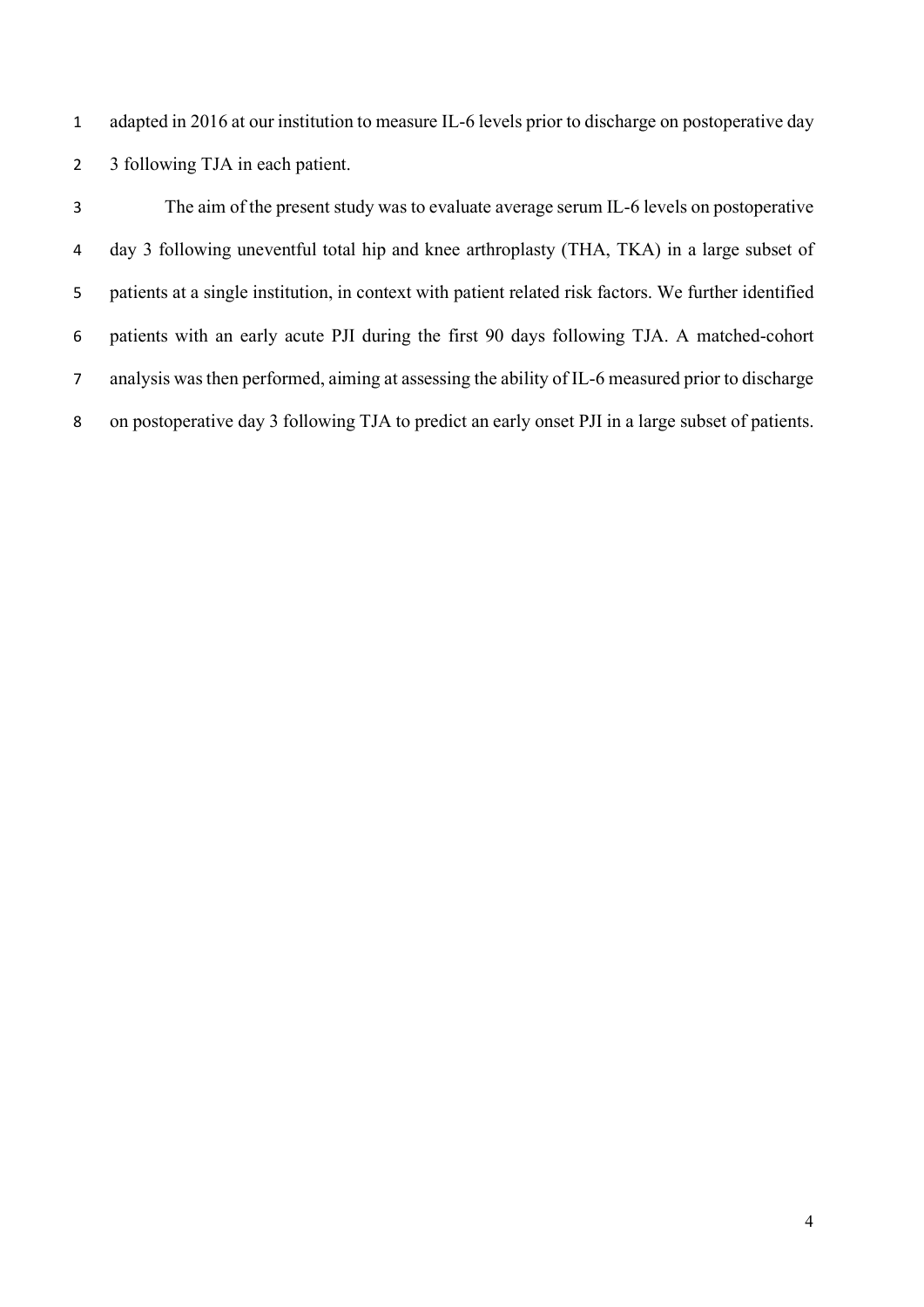#### **MATERIALS AND METHODS**

## *Institutional Arthroplasty Registry*

The present study was approved by the institutional review board. Our institutional arthroplasty registry and PJI database were retrospectively evaluated from 01/2016 to 12/2019 for patients who underwent total joint arthroplasty (TJA) for the hip (THA) or knee (TKA). Patients with no revision surgery following TJA (n=7618) were compared with patients who underwent a revision surgery for an early PJI within 90 days following primary surgery (n=43). The 2018 Musculoskeletal Infection Society (MSIS) criteria (Parvizi et al., 2018) were applied for the definition of a periprosthetic joint infection. Furthermore, only patients with serum IL-6 levels measured on day 3 were included. Data were further collected on age, gender, body mass index (BMI), the interval between primary total joint arthroplasty and revision surgery, the Surgical Site Infection Risk Score (SSIRS) (van Walraven and Musselman, 2013), , the ASA score (American Society of Anesthesiologists classification of physical status), and the microbiological analysis. Furthermore, the Charlson Comorbidity Index (CCI) was evaluated. This index was initially described - consisting of 19 weighted separate comorbidities (including peripheral vascular disease, cerebrovascular disease, diabetes, renal disease, liver disease, among others) - as a prognostic score to predict patient mortality. (Charlson et al.,; Charlson et al., 1987)

 In a sub-analysis, both sub-groups were finally matched (1:1) for age, gender, operated joint, SSIRS, and the Charlson Comorbidity Index, and the serum IL-6 values on day 3 were then compared (Figure 1).

#### *Statistical Analysis*

 Categorical variables are reported as frequencies and percentages, and continuous variables as median with the interquartile range (IQR). The Pearson's chi squared test was used for the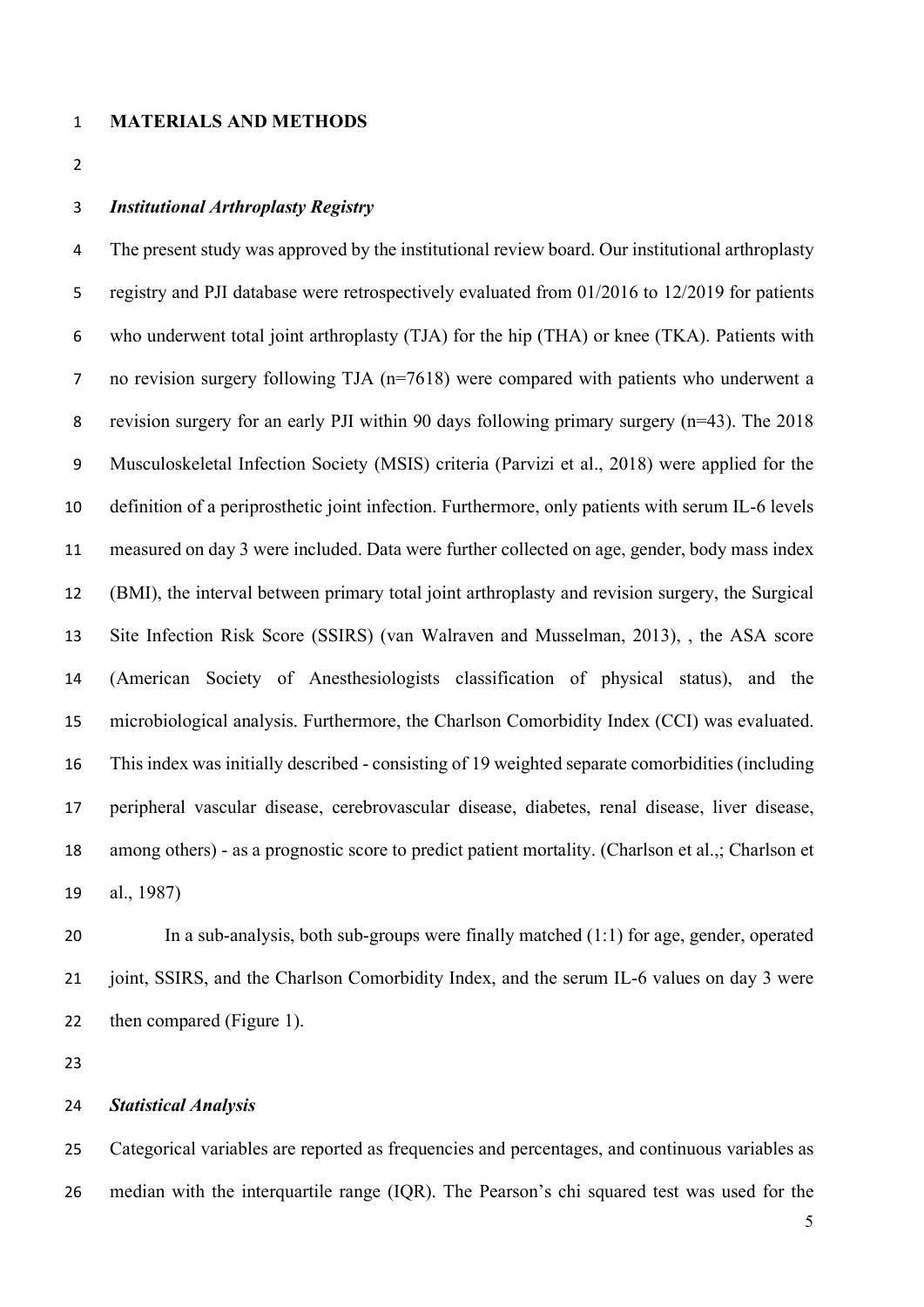comparison of proportions. The Kolmogorov Smirnov test was used to test for a normal distribution. Due to a non-parametric distribution, the Mann-Whitney U test was used for the comparison of continuous variables. A p-value of <0.05 was defined as the level of statistical significance. Correlation analysis was performed via bivariate Pearson correlation. Data analysis was performed using IBM SPSS Statistics, Version 26.0 (IBM Corp., Armonk, NY).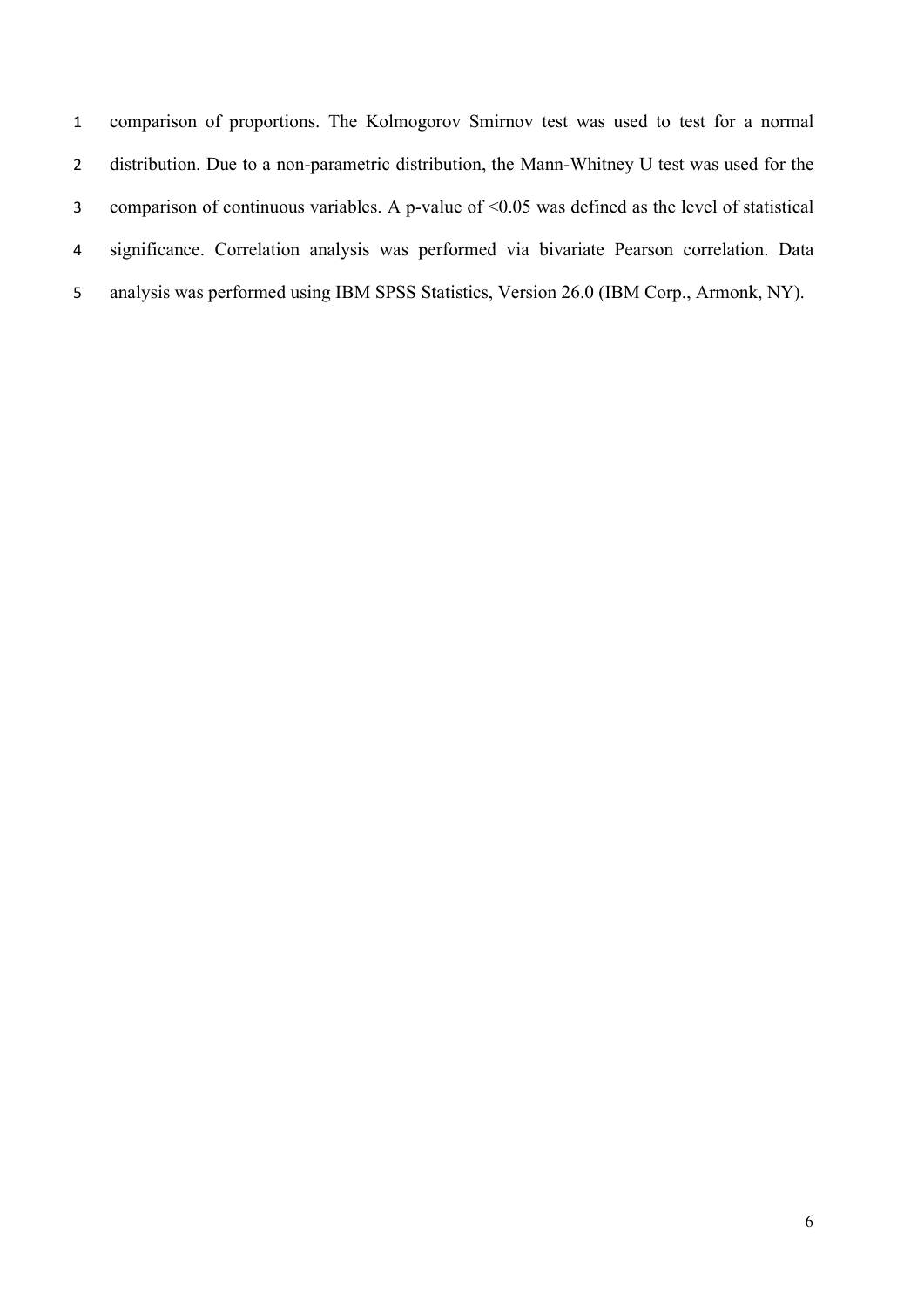#### **RESULTS**

#### *Overall Study Population (n=7661)*

 Overall, 7661 patients met the study's inclusion criteria. Between 01/2016 and 12/2019, 3710 primary THA and 3908 primary TKA were performed with no revision following primary surgery. In 29 (0.8%) and 14 (0.4%) patients, a revision surgery was performed for an early acute PJI within the first 90 days following primary THA and TKA, respectively (29/3739 vs. 14/3922; p=0.014). In patients with no infection following TJA, the IL-6 values on 9 postoperative day 3 were significantly higher ( $p$ <0.001) in patients following THA (32.0, IQR: 25.9 pg/ml) versus TKA (28.2, IQR: 24.3 pg/ml). There was no statistically significant difference (p=0.325) in IL-6 values on postoperative day 3 following THA (38.9, IQR: 41.7 pg/ml) versus TKA (30.6, IQR: 30.3 pg/ml) with an early acute PJI in the postoperative followup.

# *Total Hip Arthroplasty Group (n=3739)*

 In the group of THA patients, the mean age was 68.7 (IQR: 17.5) years, and the median BMI 17 was 26.8 (IQR: 6.5) kg/m<sup>2</sup>. Overall, the proportion of male patients was  $38.7\%$ . ASA category I was identified in 18.4%, ASA II in 73.0%, and ASA III in 8.5%. In ASA categories IV and V there was only 1 patient each. The mean value of IL-6 on postoperative day 3 was 32.0 (IQR:  $26.0$ ) pg/ml.

21 There were no statistically significant differences with regard to age (p=0.436), IL-6 22 values ( $p=0.116$ ), and distribution of ASA categories ( $p=0.718$ ) compared between patients with versus without a revision within 90 days following primary THA due to an early acute PJI. 24 There was a significantly higher BMI in patients with a revision  $(p=0.002)$ , in addition to a higher proportion of male patients (p=0.027). (Table 1) In THA patients with no early acute 26 PJI, IL-6 levels were significantly higher in patients with an ASA category  $\geq$  3 vs. ASA  $\leq$ 3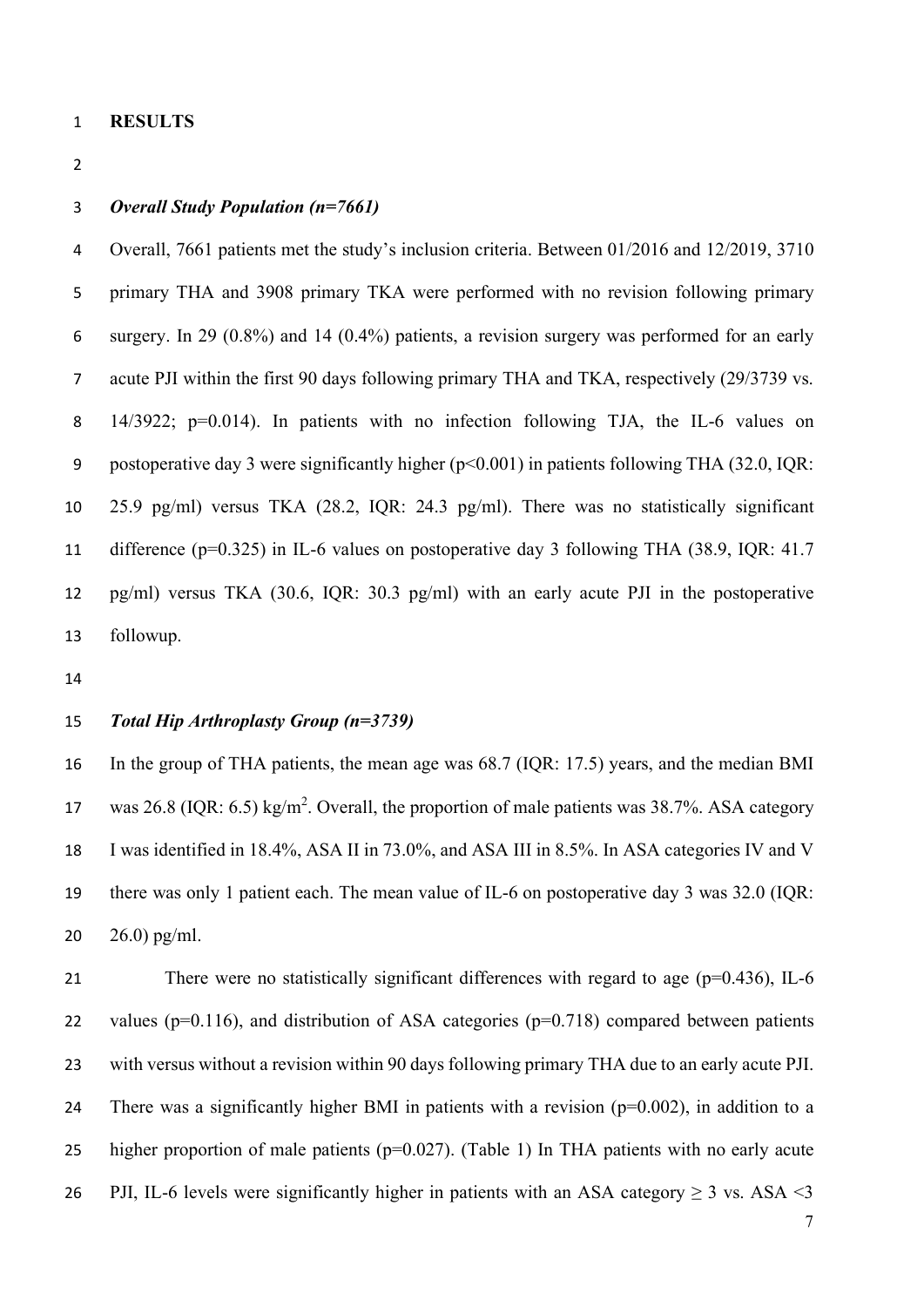1 (54.4 $\pm$ 50.7 vs. 38.5 $\pm$ 32.2; p<0.001). In THA patients with an early acute PJI, no statistically 2 significant difference was observed  $(p=0.758)$ . There was a longer duration of surgery in 3 patients with versus without an early acute PJI  $(81.8\pm32.2 \text{ vs. } 71.5\pm31.8 \text{ minutes}; \text{p=0.03}).$ 4 Bivariate correlation however only demonstrated a weak correlation between length of surgery 5 and IL-6 measured on postoperative day 3 (r=0.118).

6

## 7 *Total Knee Arthroplasty (n=3922)*

 In the group of TKA patients, the mean age was 71.2 (IQR: 13.3) years, and the median BMI was 29.1 (IQR: 7.2). Overall, the proportion of male patients was 33.8%. ASA category I was identified in 8.3%, ASA II in 84.0%, and ASA III in 7.7%. There were 3 patients assigned to ASA category IV, and no patient assigned to ASA category V. The mean value of IL-6 on postoperative day 3 was 28.2 (IQR: 24.3) pg/ml.

13 There were no statistically significant differences with regard to age (p=0.925), gender 14 ( $p=0.064$ ), BMI ( $p=0.375$ ), IL-6 values ( $p=0.718$ ), and distribution of ASA categories 15 ( $p=0.829$ ) compared between patients with versus without a revision within 90 days following 16 primary TKA due to an early acute PJI. (Table 2) In TKA patients with no early acute PJI, IL-17 6 levels were significantly higher in patients with an ASA category  $\geq$  3 vs. ASA <3 (60.7 $\pm$ 92.7) 18 vs. 36.7±48.9; p<0.001). In TKA patients with an early acute PJI, no statistically significant 19 difference was observed ( $p=0.088$ ). There was a trend towards a longer duration of surgery in 20 patients with versus without an early acute PJI  $(91.6\pm22.1 \text{ vs. } 80.8\pm22.4 \text{ minutes}; \text{p=0.06}).$ 21 Bivariate correlation however only demonstrated a weak correlation between length of surgery 22 and IL-6 measured on postoperative day  $3$  ( $r=0.084$ ).

23

## 24 *Matched-Cohort Analysis (n=86)*

25 In the group of THA patients, matching was performed for age ( $p=0.907$ ), gender ( $p=1.000$ ), 26 SSIRS ( $p=1.000$ ), and the Charlson Comorbidity Index ( $p=0.979$ ), and the serum IL-6 values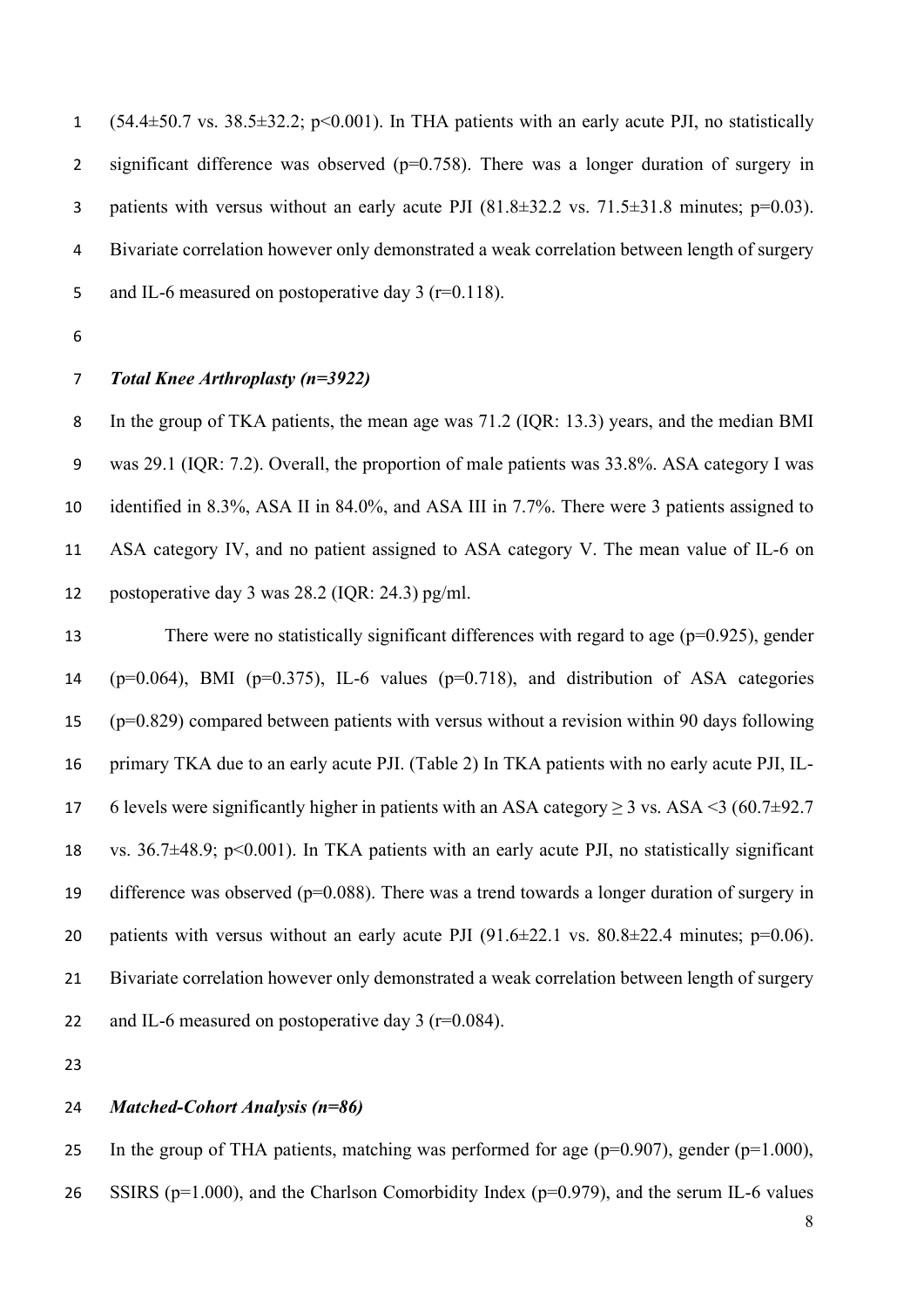on day 3 was then compared between patients with and without early onset PJI in the 2 postoperative follow-up. Matched cohort analysis in the group of THA patients (n=58; 29 cases vs. 29 controls) showed no statistically significant difference in serum IL-6 levels between patients with (38.9, IQR: 41.7 pg/ml) versus without (40.2, IQR: 21.5 pg/ml) early onset PJI 5 following THA ( $p=0.680$ ).

 In the group of TKA patients, matching was performed for age (p=0.804), gender (p=1.000), SSIRS (p=1.000), and the Charlson Comorbidity Index (p=1.000), and the serum IL-6 values on day 3 was then compared between patients with and without early onset PJI in the postoperative follow-up. Matched cohort analysis in the group of TKA patients (n=28; 14 cases vs. 14 controls) showed no statistically significant difference in serum IL-6 levels between patients with (30.6, IQR: 30.3 pg/ml) versus without (28.5, IQR: 30.5 pg/ml) early onset PJI 12 following TKA ( $p=0.910$ ).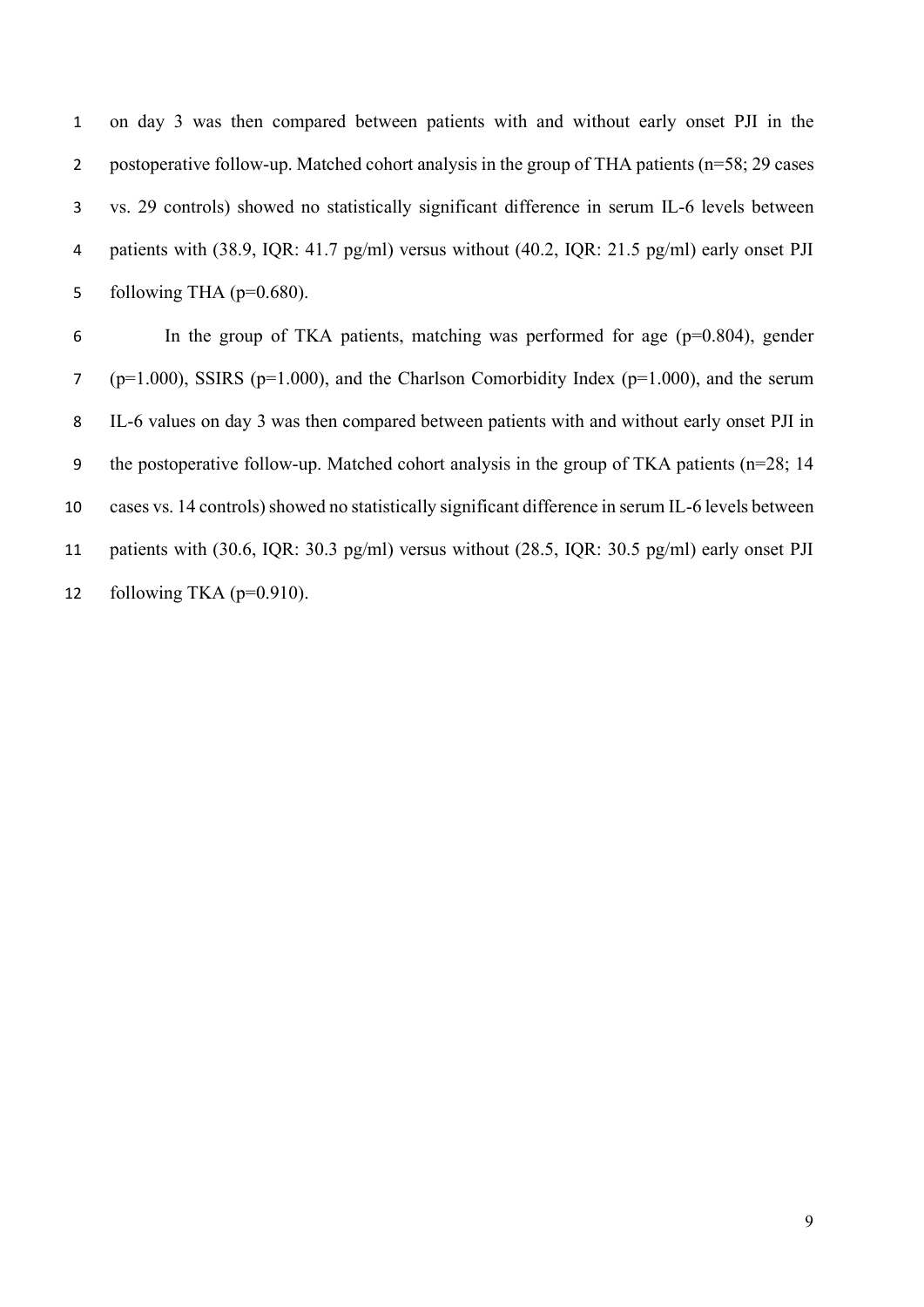#### **DISCUSSION**

 Prior studies have outlined C-reactive protein (CRP) within the first 5 days following TKA as an inappropriate indicator for an early periprosthetic joint infection (PJI). (Windisch et al., 2017) Due to a considerably shorter half-life with regard to normalization to baseline levels (Azboy et al., 2021; Herrero et al., 2008), Interleukin-6 has gained increasing interest in the setting of diagnosing PJI. The aim of the present study therefore was to assess the ability of IL- 6 measured prior to discharge on postoperative day 3 following TJA to predict an early onset PJI in a large subset of patients. We therefore evaluated an overall number of 7661 patients who underwent primary THA or TKA between 01/2016 and 12/2019 at a single institution, thereby representing the largest series of its kind.

 Based on our results, the rate of early onset PJI within the first 90 days following TJA was 0.8% for THA and 0.4% for TKA, representing a statistically significant difference. In patients without a PJI in the early postoperative period, IL-6 levels measured on postoperative day 3 were significantly higher in patients following THA versus TKA (32.0 vs. 28.2 pg/ml). A similar trend was detected in patients with an early onset PJI following THA versus TKA, which however did not reach statistical significance, potentially contributable to a type II error. Interestingly, Wirtz et al. did not identify a difference in IL-6 following THA versus TKA, with however a considerably smaller study population (20 vs. 10 patients). (Wirtz et al., 2000)

 In the subgroup of THA patients, there was a trend towards higher serum IL-6 levels comparing patients with versus without early onset PJI, which however did not reach statistical significance. In addition, the observed difference in median values (6.9 pg/ml) can be considered of limited clinical relevance. Male gender and high BMI were associated with an increased risk for early onset PJI following THA. This concurs with a prospective evaluation of a total number of 623253 hip procedures performed over a period of 10 years published by Lenguerrand et al. The authors identified male gender as being associated with a 1.7-fold 26 increased risk for a revision due to PJI. Furthermore, an elevated BMI of  $\geq 30 \text{ kg/m}^2$  was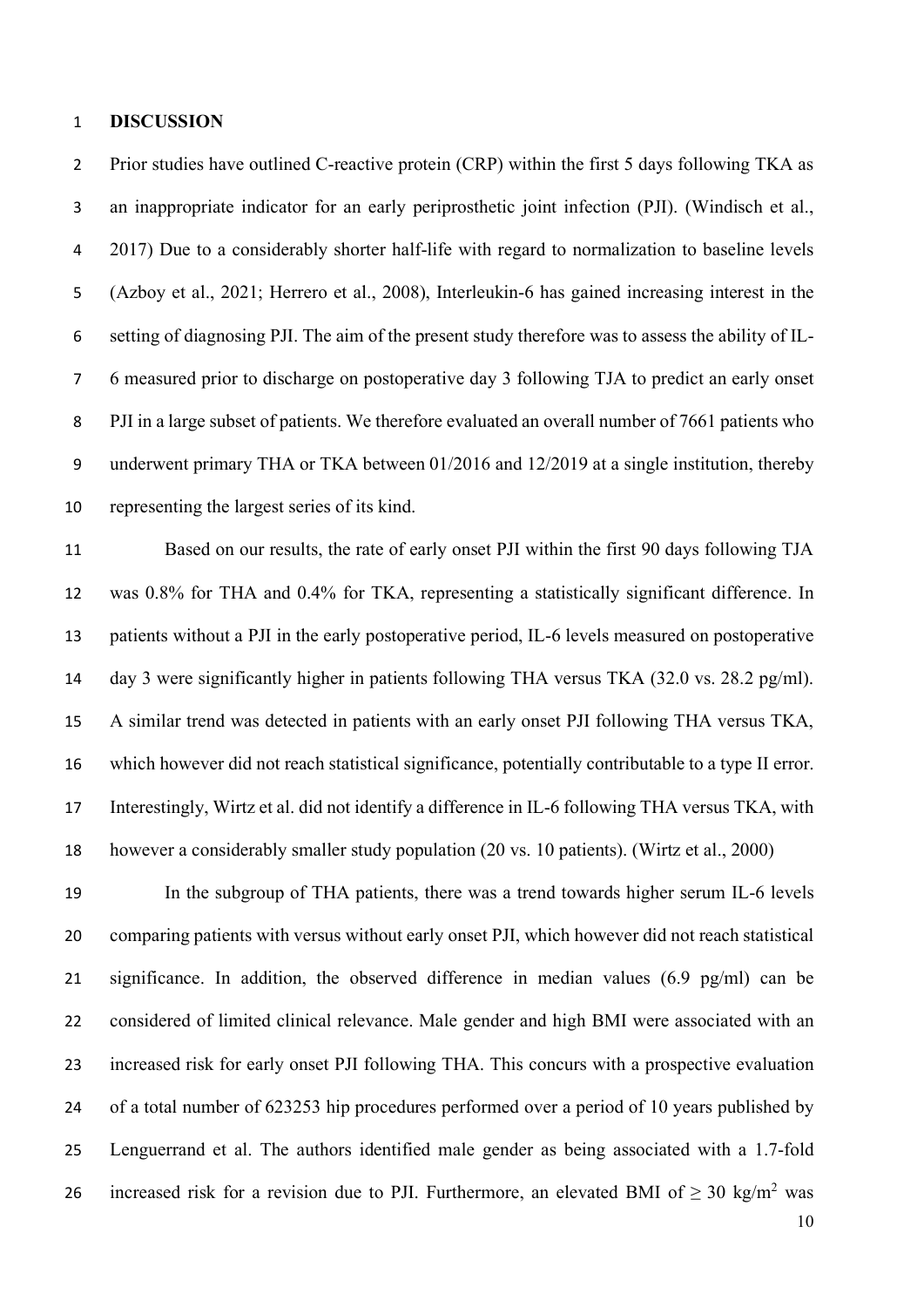associated with a 1.9-fold increased risk compared to patients with a BMI of  $\langle 25 \text{ kg/m}^2 \rangle$  (Lenguerrand et al., 2018). In the subgroup of TKA patients, there was no statistically significant difference in serum IL-6 levels comparing patients with versus without early onset PJI. Similar to the analysis in THA patients, the proportion of male patients seemed to be higher in patients with an early onset PJI following TKA, which however did not reach statistical significance, potentially contributable to a type II error. BMI was not associated with an early onset PJI following TKA.

 Despite the study being the largest of its kind limitations need to be considered when interpreting the presented findings. In fact, especially with regard to the IL-6 levels in patients with an early postoperative PJI, the sample sizes were too small to perform a multivariate analysis. This is mainly due to a low incidence of PJI in the early postoperative period. Follow up studies, ideally with a prospective study design, are warranted.

 In order to account for potential confounding, matching was performed for a large number of variables, including age, gender, SSIRS, and the Charlson Comorbidity Index. Matched cohort analysis showed no statistically significant difference in serum IL-6 levels between patients with and without early onset PJI, neither following THA nor TKA. We therefore consider IL-6 as an inappropriate tool to predict the risk for a revision due to an early onset PJI following primary TJA. The half-life period of IL-6 with regard to normalization to preoperative baseline values has been reported to be considerably lower compared to CRP. In a prospective study by Wirtz et al., serum levels of both IL-6 and CRP were measured before and after total hip and knee arthroplasty. The peak of serum levels were measured after 6 hours for IL-6 with a mean half-life of 15 hours, in contrast to CRP which peaked during the second postoperative day with a slow descent and a mean half-life of 62 hours. (Wirtz et al., 2000) According to Azboy et al., CRP levels returned to baseline levels after 45 days following uneventful TJA (Azboy et al., 2021), which is in contrast with a study by Herrero et al. in which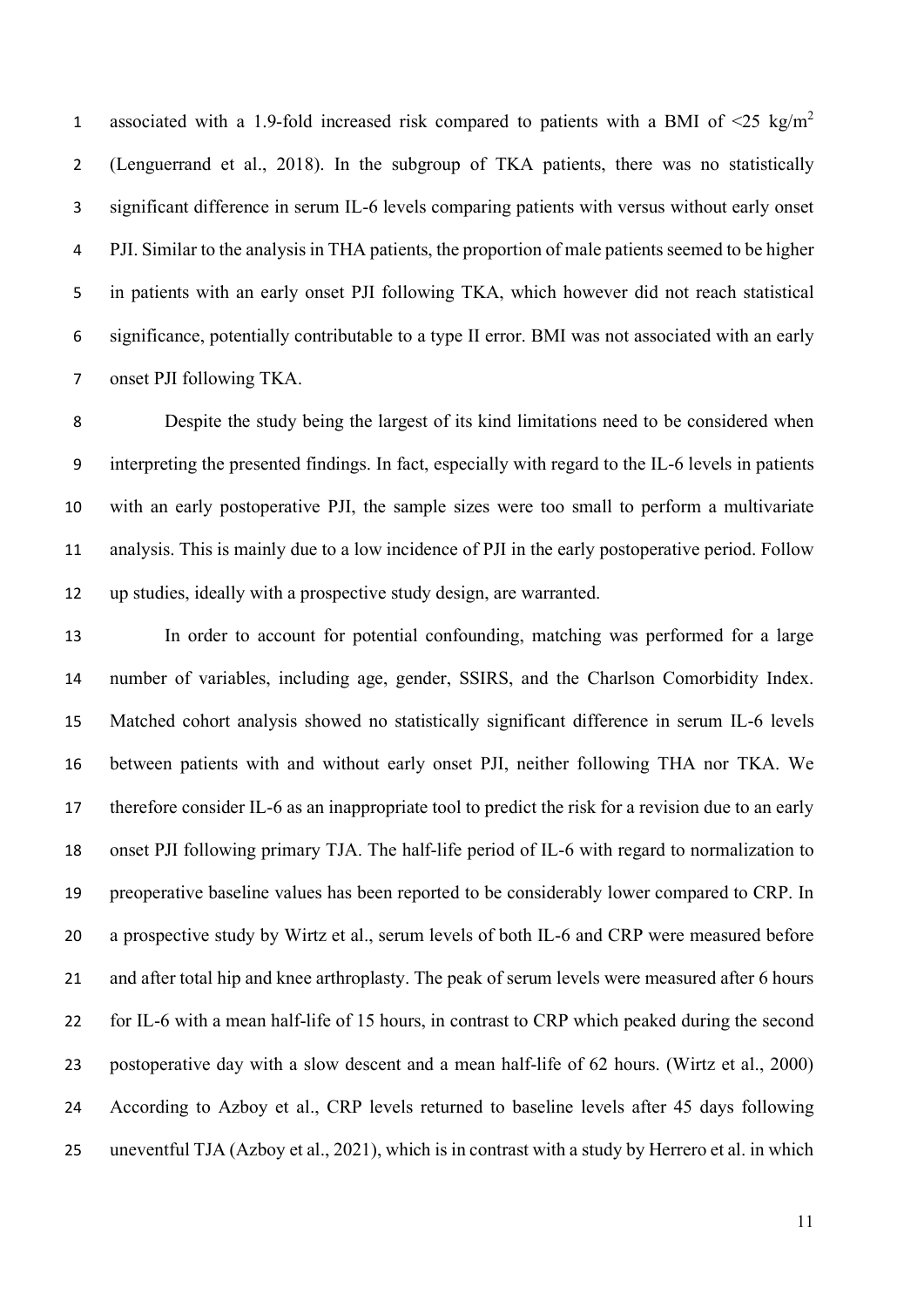the authors observed a return to baseline levels over a period of 150 days with still high levels on postoperative day 42. (Herrero et al., 2008)

 As previously described in an analysis from our department, 327 two-stage revision knee and hip arthroplasties in an overall number of 312 patients were evaluated. Ninety 5 different microorganisms were diagnosed in 74 first and second stage procedures, with 91.1% gram positive, 7.8% gram negative, and 1.1% Candida species. In initial 2-stage exchange arthroplasties (first and second), the most commonly detected microorganism was Staphylococcus epidermidis (30%), followed by Staphylococcus aureus (12.2%), and Cutibacterium acnes (12.2%). Out of 27 Staphylococcus epidermidis cases, there were 21 cases of methicillin resistance, and 6 cases of methicillin sensitivity. Out of 11 Staphylococcus aureus cases, there was one case of methicillin resistance (MRSA). In 21.6% and 16.2% of first and second stage procedures, a polymicrobial infection was detected. (Frank et al., 2021)

 In conclusion, based on our findings, serum IL-6 values measured on postoperative day 3 following total hip or knee arthroplasty cannot predict early onset periprosthetic joint infections within the first 90 postoperative days.

## **FIGURE LEGEND**

*Figure 1.* Flow-chart diagram of patient inclusion and exclusion.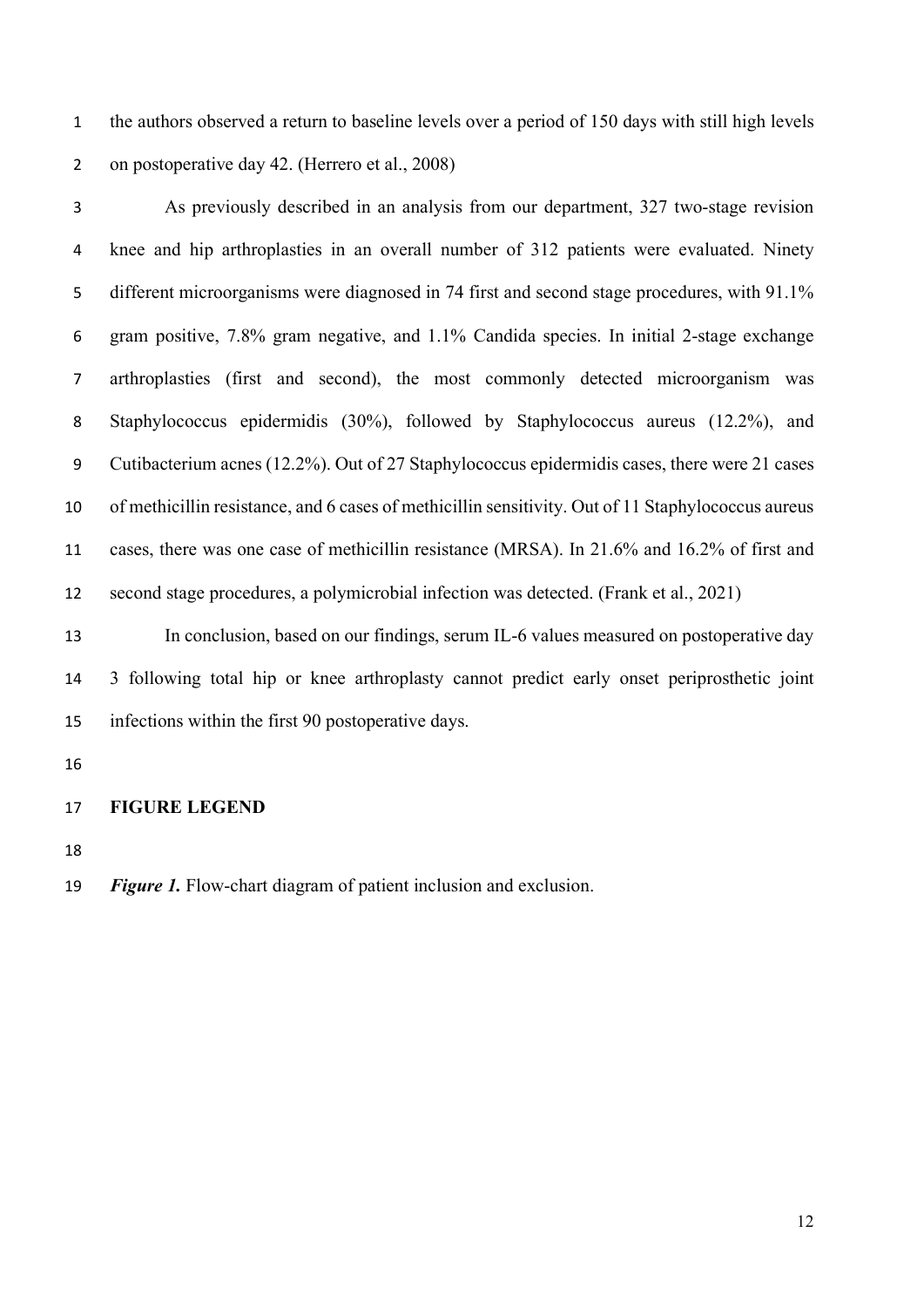# **REFERENCES**

| $\overline{2}$ | Azboy I, Çatal B, Başarır K, Mutlu M, Bilgen ÖF, Parvizi J (2021) The Natural                 |
|----------------|-----------------------------------------------------------------------------------------------|
| 3              | Course of Serum D-Dimer, C-Reactive Protein, and Erythrocyte Sedimentation Rate Levels        |
| 4              | After Uneventful Primary Total Joint Arthroplasty. J. Arthroplasty.                           |
| 5              | doi:10.1016/j.arth.2021.04.031.                                                               |
| 6              | Berend KR, Lombardi A V., Mallory TH (2004) Rapid recovery protocol for peri-                 |
| 7              | operative care of total hip and total knee arthroplasty patients. Surg. Technol. Int.         |
| 8              | Charlson ME, Pompei P, Ales KL, MacKenzie CR (1987) A new method of                           |
| 9              | classifying prognostic comorbidity in longitudinal studies: development and validation. J.    |
| 10             | Chronic Dis. 40: 373-83. doi:10.1016/0021-9681(87)90171-8.                                    |
| 11             | http://www.ncbi.nlm.nih.gov/pubmed/3558716.                                                   |
| 12             | Charlson ME, Carrozzino D, Guidi J, Patierno C Charlson Comorbidity Index: A                  |
| 13             | Critical Review of Clinimetric Properties. Psychother. Psychosom. 91: 8-35.                   |
| 14             | doi:10.1159/000521288. http://www.ncbi.nlm.nih.gov/pubmed/34991091.                           |
| 15             | Frank BJH, Aichmair A, Simon S, Schwarz GM, Dominkus M, Hofstaetter JG (2021)                 |
| 16             | Analysis of Culture Positive First and Second Stage Procedures in Periprosthetic Knee and     |
| 17             | Hip Joint Infections. J. Arthroplasty 36: 2158–2164. doi:10.1016/j.arth.2021.01.074.          |
| 18             | http://www.ncbi.nlm.nih.gov/pubmed/33608181.                                                  |
| 19             | Herrero FA, Lozano RL, Muñoz AS (2008) Descriptive analysis of C-Reactive values              |
| 20             | after uncomplicated total hip and knee arthroplasty. Acta ortopédica Mex.                     |
| 21             | Larsson S, Thelander U, Friberg S (1992) C-reactive protein (CRP) levels after                |
| 22             | elective orthopedic surgery. Clin. Orthop. Relat. Res. doi:10.1097/00003086-199202000-        |
| 23             | 00035.                                                                                        |
| 24             | Lenguerrand E, Whitehouse MR, Beswick AD, Kunutsor SK, Burston B, Porter M,                   |
| 25             | Blom AW (2018) Risk factors associated with revision for prosthetic joint infection after hip |
| 26             | replacement: a prospective observational cohort study. Lancet Infect. Dis. doi:10.1016/S1473- |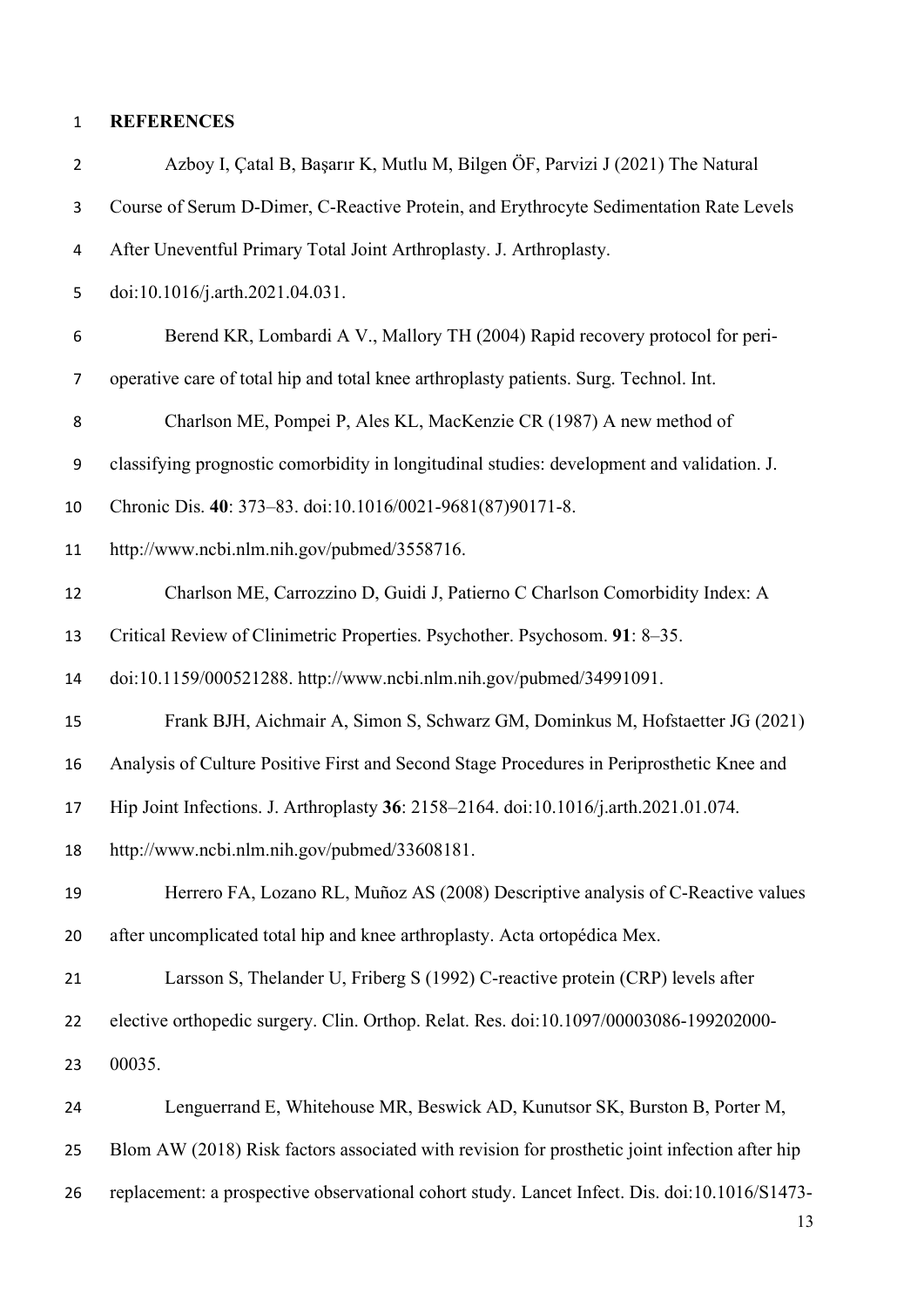| 1 | 3099(18)30345-1. |
|---|------------------|
|---|------------------|

| $\overline{2}$ | Parvizi J, Tan TL, Goswami K, Higuera C, Della Valle C, Chen AF, Shohat N (2018)                |
|----------------|-------------------------------------------------------------------------------------------------|
| 3              | The 2018 Definition of Periprosthetic Hip and Knee Infection: An Evidence-Based and             |
| 4              | Validated Criteria. J. Arthroplasty. doi:10.1016/j.arth.2018.02.078.                            |
| 5              | Pérez-Prieto D, Portillo ME, Puig-Verdié L, Alier A, Martínez S, Sorlí L, Horcajada             |
| 6              | JP, Monllau JC (2017) C-reactive protein may misdiagnose prosthetic joint infections,           |
| $\overline{7}$ | particularly chronic and low-grade infections. Int. Orthop. 41: 1315–1319.                      |
| 8              | doi:10.1007/s00264-017-3430-5. http://www.ncbi.nlm.nih.gov/pubmed/28321490.                     |
| 9              | Qin L, Li X, Wang J, Gong X, Hu N, Huang W (2020) Improved diagnosis of chronic                 |
| 10             | hip and knee prosthetic joint infection using combined serum and synovial IL-6 tests. Bone      |
| 11             | Joint Res. 9: 587-592. doi:10.1302/2046-3758.99.BJR-2020-0095.R1.                               |
| 12             | http://www.ncbi.nlm.nih.gov/pubmed/33005398.                                                    |
| 13             | Sigmund IK, Puchner SE, Windhager R (2021) Serum Inflammatory Biomarkers in                     |
| 14             | the Diagnosis of Periprosthetic Joint Infections. Biomedicines 9.                               |
| 15             | doi:10.3390/biomedicines9091128. http://www.ncbi.nlm.nih.gov/pubmed/34572314.                   |
| 16             | van Walraven C, Musselman R (2013) The Surgical Site Infection Risk Score                       |
| 17             | (SSIRS): A Model to Predict the Risk of Surgical Site Infections. PLoS One.                     |
| 18             | doi:10.1371/journal.pone.0067167.                                                               |
| 19             | Windisch C, Brodt S, Roehner E, Matziolis G (2017) C-reactive protein course during             |
| 20             | the first 5 days after total knee arthroplasty cannot predict early prosthetic joint infection. |
| 21             | Arch. Orthop. Trauma Surg. doi:10.1007/s00402-017-2709-8.                                       |
| 22             | Wirtz DC, Heller KD, Miltner O, Zilkens KW, Wolff JM (2000) Interleukin-6: A                    |
| 23             | potential inflammatory marker after total joint replacement. Int. Orthop.                       |
| 24             | doi:10.1007/s002640000136.                                                                      |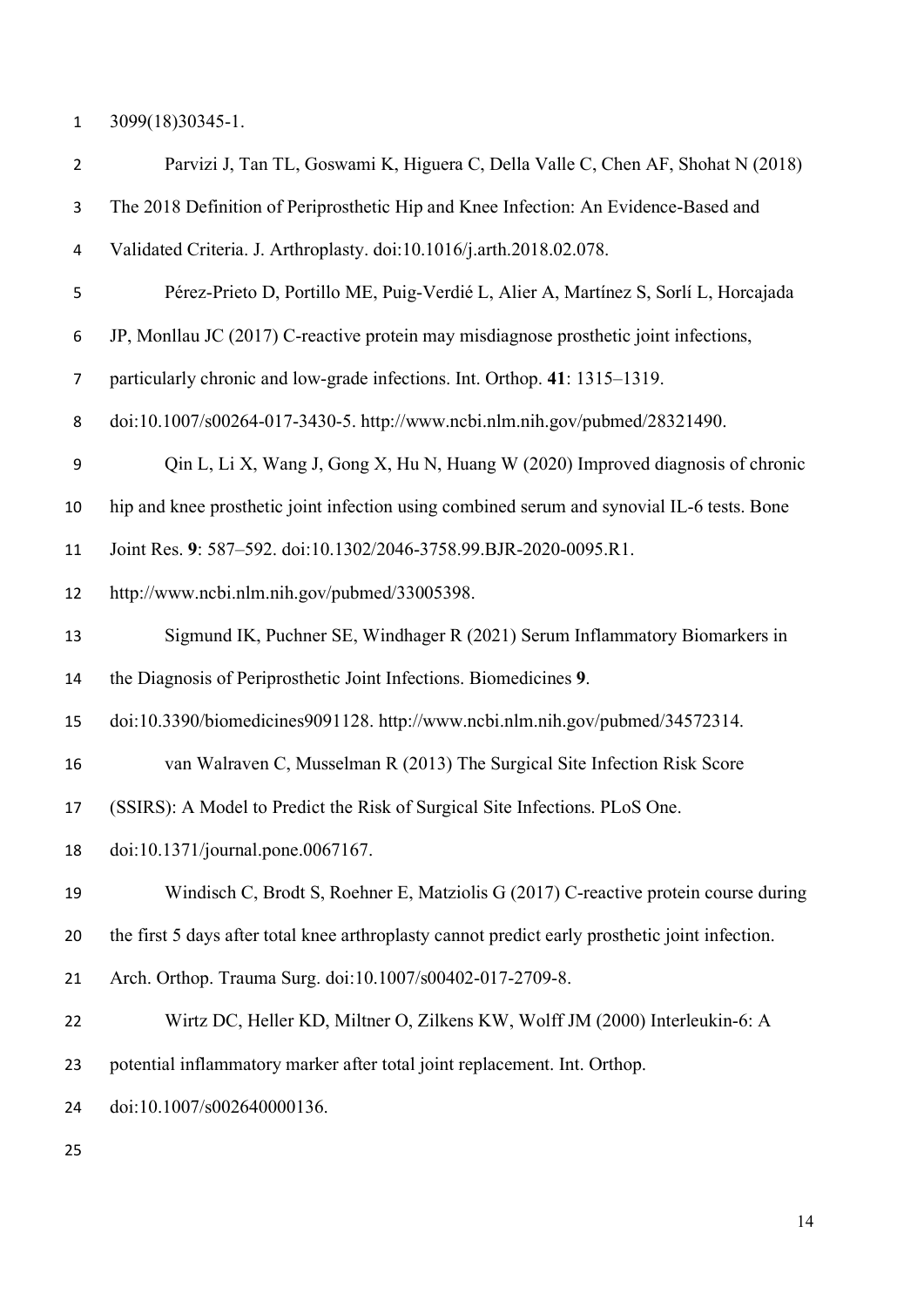

 $\mathbf{1}$  $\overline{2}$  $\mathsf 3$  $\overline{4}$  $\boldsymbol{6}$  $\overline{7}$ 

 $\,8\,$ 

385x166mm (96 x 96 DPI)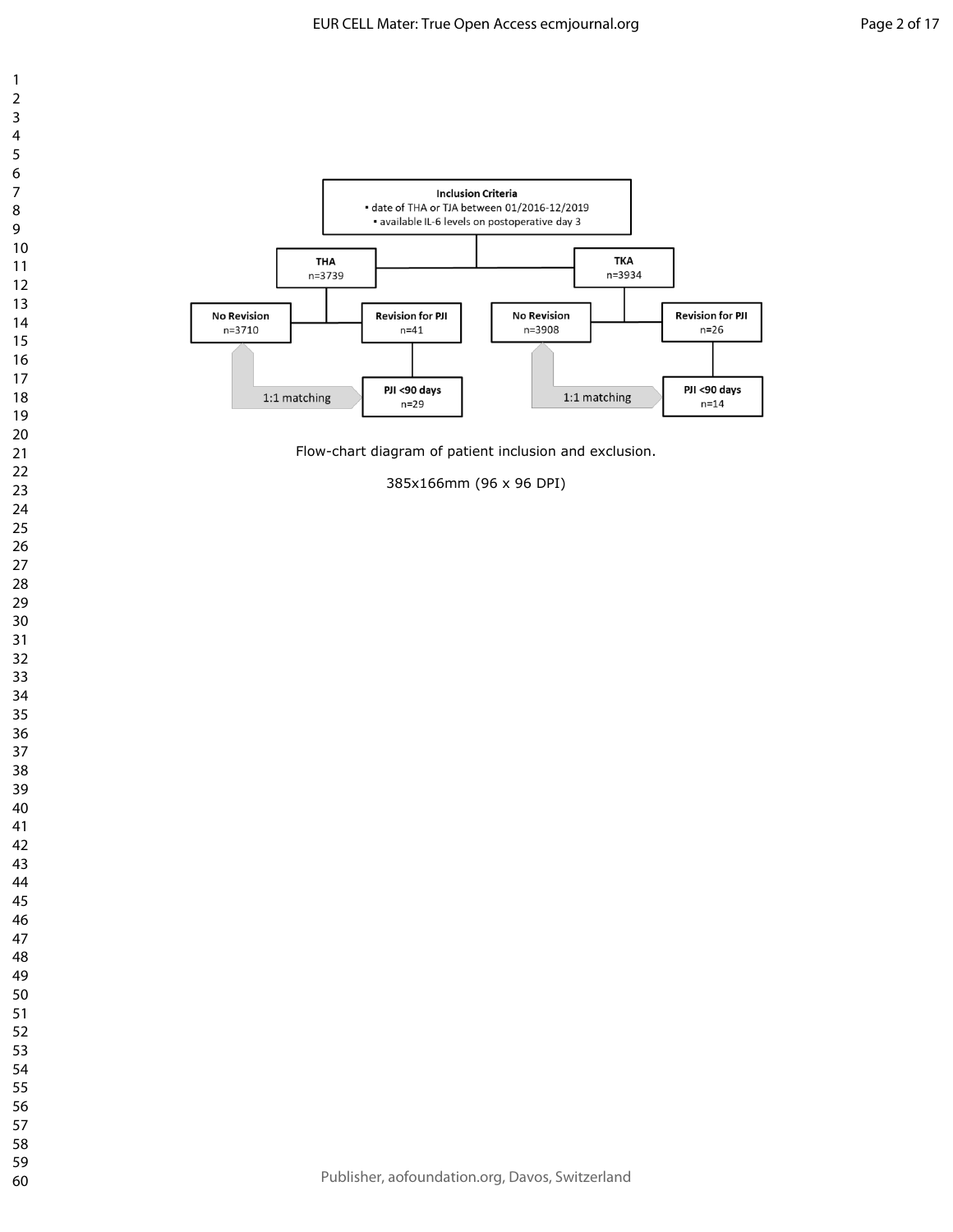$\mathbf{1}$  $\overline{2}$  $\overline{3}$  $\overline{4}$ 5

**Table 1.** Descriptive statistics of patients with no infection following THA compared with patients with an early acute PJI following THA (<90 days).

|                         | <b>Total Hip Arthroplasty (THA)</b><br>$(n=3739)$ |                 |         |
|-------------------------|---------------------------------------------------|-----------------|---------|
|                         | no infection                                      | early acute PJI |         |
|                         | $(n=3710)$                                        | $(n=29)$        | p-Value |
| Age, years              | 68.7 (17.4)                                       | 68.9 (18.5)     | 0.436   |
| Median (IQR)            |                                                   |                 |         |
| Male gender $(\% )$     | 38.5%                                             | 58.6%           | 0.027   |
|                         | (1427/3707)                                       | (17/29)         |         |
| BMI $(kg/m2)$           | 26.8(6.5)                                         | 30.8(9.6)       | 0.002   |
| ASA category            |                                                   |                 | 0.718   |
| I                       | 18.4%                                             | 11.5%           |         |
|                         | (635/3447)                                        | (3/26)          |         |
| $\mathbf{I}$            | 73.0%                                             | 73.1%           |         |
|                         | (2516/3447)                                       | (19/26)         |         |
| III                     | 8.5%                                              | 15.4%           |         |
|                         | (294/3447)                                        | (4/26)          |         |
| IV                      | $< 0.1\%$                                         | $0.0\%$         |         |
|                         | (1/3447)                                          | (0/26)          |         |
| $\overline{\mathbf{V}}$ | $< 0.1\%$                                         | $0.0\%$         |         |
|                         | (1/3447)                                          | (0/26)          |         |
| IL-6, $pg/ml$           | 32.0(25.9)                                        | 38.9 (40.4)     | 0.116   |
|                         |                                                   |                 |         |